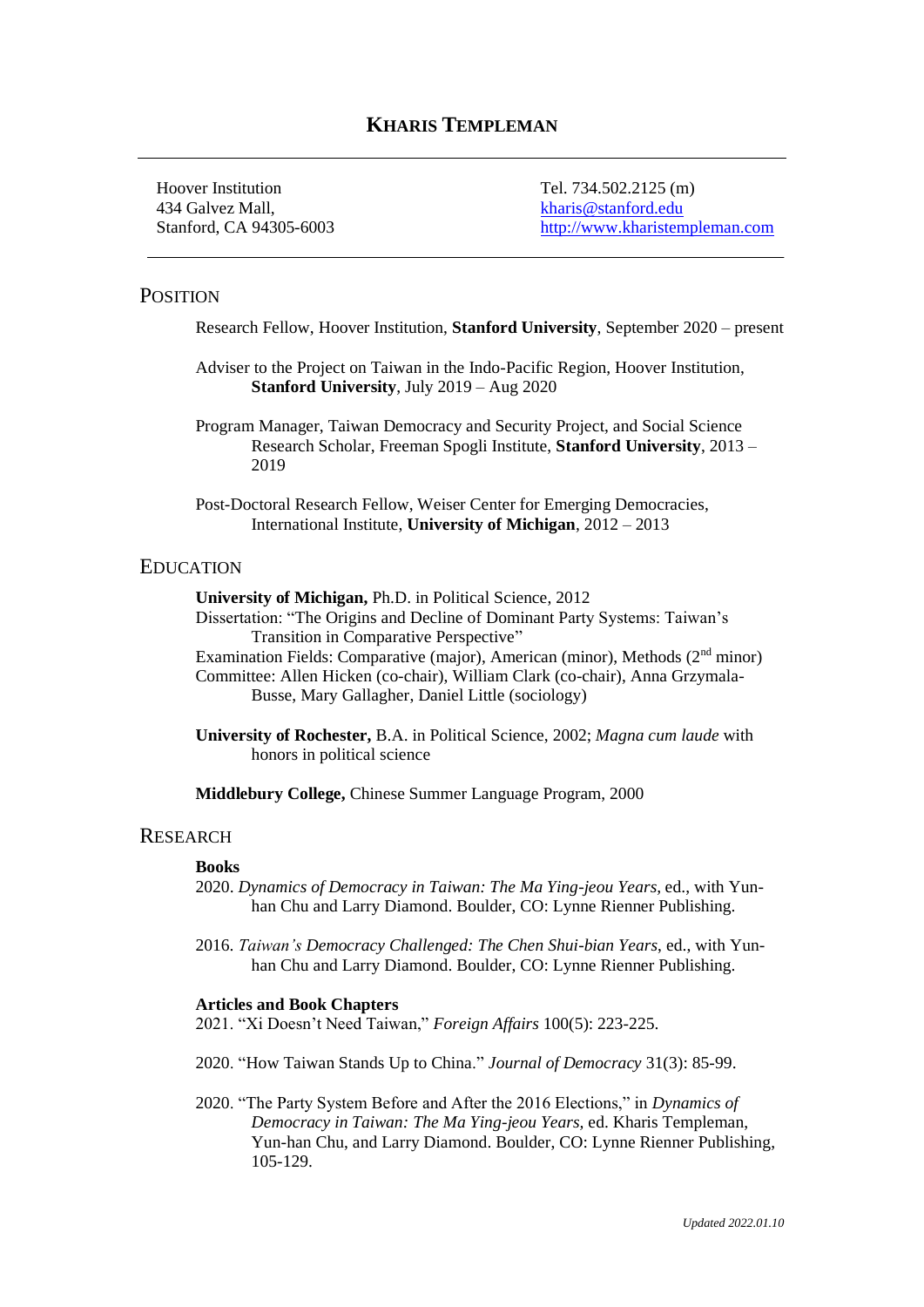- 2020. "After Hegemony: State Capacity, the Quality of Democracy, and the Legacies of the Party-State in Democratic Taiwan," in *Stateness and the Quality of Democracy in East Asia*, ed. Aurel Croissant and Olli Hellmann. Cambridge, UK: Cambridge University Press, 71-102.
- 2020. "Politics in the Tsai Ing-wen Era," in *Taiwan: The Development of an Asian Tiger,* ed. Hans Stockton and Yao-yuan Yeh. Boulder, CO: Lynne Rienner Publishing, 67-96.
- 2019. "Blessings in Disguise: How Authoritarian Legacies and the China Factor Have Strengthened Democracy in Taiwan," *International Journal of Taiwan Studies* 2(2): 230-263.
- 2018. "When Do Electoral Quotas Advance Indigenous Representation?: Evidence from the Taiwanese Legislature." *Ethnopolitics* 17(5): 461-484.
- 2017. "The China Model: How Successful is the Chinese Regime?" *Taiwan Journal of Democracy* 13(2): 177-201.
- 2014. "Old Concept, New Cases: One-Party Dominance in the Third Wave." *APSA Annals of Comparative Democratization* 12(3): 2+.
- 2012. "The Myth of Consociationalism?: Conflict Reduction in Divided Societies," with Joel Selway. *Comparative Political Studies* 45(12): 1542-1571.

#### **Policy Reports**

- 2020. "Democracy under Siege: Promoting Cooperation and Common Values in the Indo-Pacific," Issue Brief, Atlantic Council, January.
- 2019. "Taiwan's 2020 Elections," New Geopolitics of Asia Policy Paper Series, Brookings Institution, December.
- 2019. "Monitoring the Cross-Strait Balance: Taiwan's Defense and Security Workshop Report," Shorenstein Asia-Pacific Research Center, Stanford University, September.
- 2018. "Taiwan's Place in the Evolving Security Environment of East Asia Workshop Report," Shorenstein Asia-Pacific Research Center, Stanford University, July.
- 2014. "The Politics of Polarization: Taiwan in Comparative Perspective Conference Report," Center on Democracy, Development, and the Rule of Law, Stanford University, December.
- 2013. "Trans-Pacific Partnership Conference Report," Center on Democracy, Development, and the Rule of Law, Stanford University, December.

#### **Book Projects**

- *Bending the Rules: Explaining Patterns of Electoral Manipulation in Asia*, ed., with Netina Tan. Under contract with Lynne Rienner Publishing.
- *Dominating Democracy: Party System Asymmetry and Authoritarian Legacies in New Democracies*.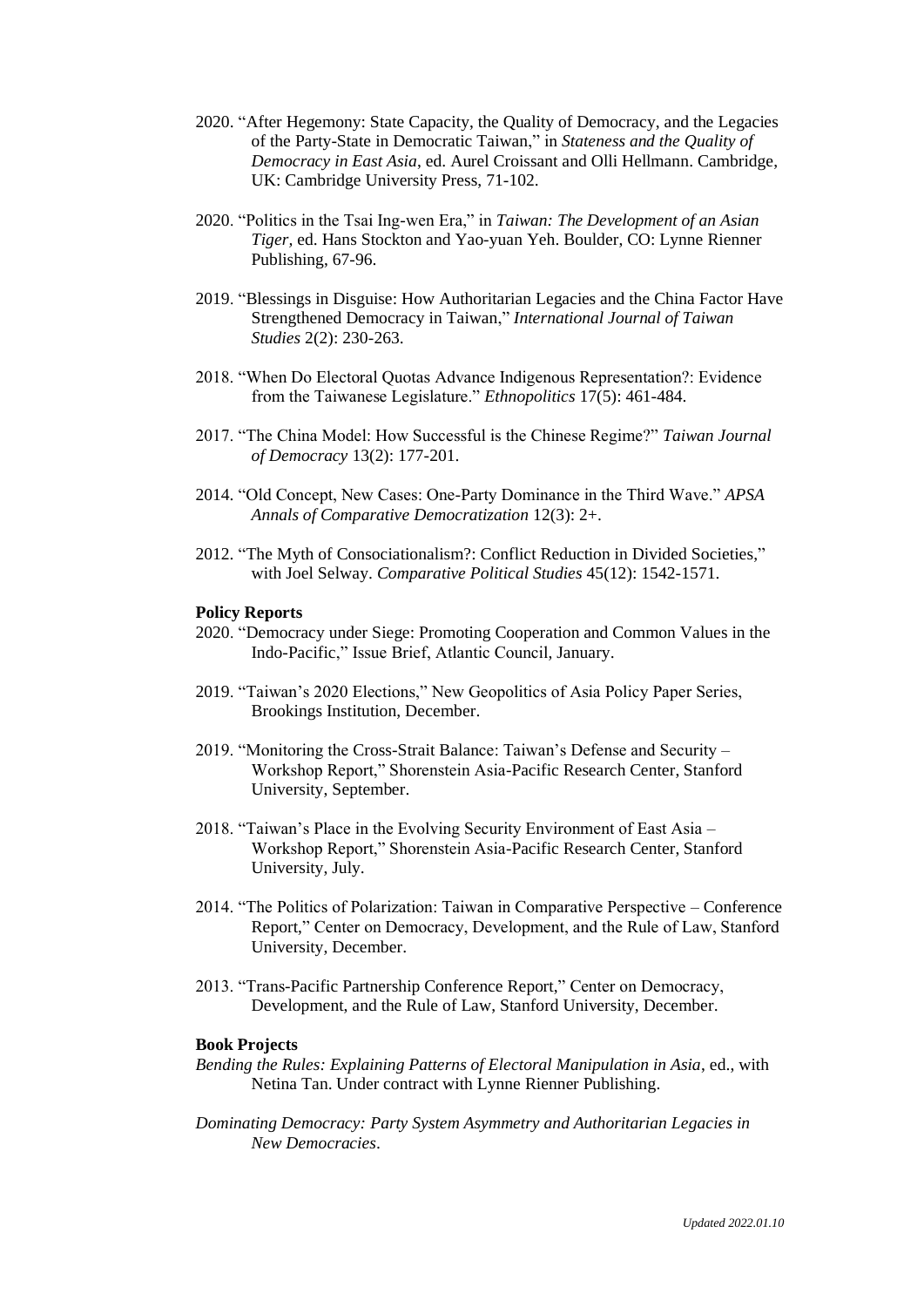#### **Working Papers**

"At a Dead End: China's Taiwan Policy and America's Response."

"Why China Won't Attack Taiwan—and How It Could Still Compel Unification."

- "Authoritarian Legacies and Electoral Integrity in Taiwan."
- "Countering Chinese Influence Campaigns against Taiwan: The 2020 Elections and Beyond."
- "Threats, Alliances, and Electorates: Why Taiwan's Defense Spending Has Declined as China's Has Risen."
- "The Origins of Dominant Party Systems."

#### **Datasets**

*Electorally Contested Regimes Dataset (ECRD).* In progress. Data to measure ruling party duration in electoral autocracies and democracies, 1950-2020. Companion to *Dominating Democracy* book project.

#### **Other Publications**

- 2020. "Taiwan's Military Incursions around Taiwan Aren't a Sign of Imminent Attack," *The Diplomat*, October 22.
- 2020. "Can Tsai Ing-wen Avoid the Second Term Curse?" *Taiwan Insight,* June 23.
- 2019. "Is Taiwan's Party System Headed for a Crackup?" *Taiwan Insight,* September 23.
- 2018. "The 2018 Taiwan Local Elections: What Happened?" *Global Taiwan Institute Brief*, November 28.
- 2018. "The 2018 Local Elections: Five Questions for Election Night," *Taiwan Insight,* November 23.
- 2018. "Response to 'The State of the Field of Global Taiwan Studies Institutions: A Time for Pessimism or Optimism?'" *International Journal of Taiwan Studies,*  1(2): 371-394.
- 2018. "Political Reform under Tsai Ing-wen: A Disappointing Record," *Taiwan Insight,* May 29.
- 2018. "Institutional Profile: The Taiwan Democracy Project at Stanford University," *European Association of Taiwan Studies Newsletter*, January.
- 2016. "Third Force Parties in the 2016 Election," *Global Taiwan Institute Brief,*  November 2.
- 2016. "Tsai Ing-wen's Pingpuzu Aborigine Challenge," *Ketagalan Media*, August 16.
- 2014. "The Real Essence of Taiwan's 2014 Elections," *Ketagalan Media*, November 26.
- 2014. "Crafting a Better Democracy in Taiwan," *Ketagalan Media*, October 15.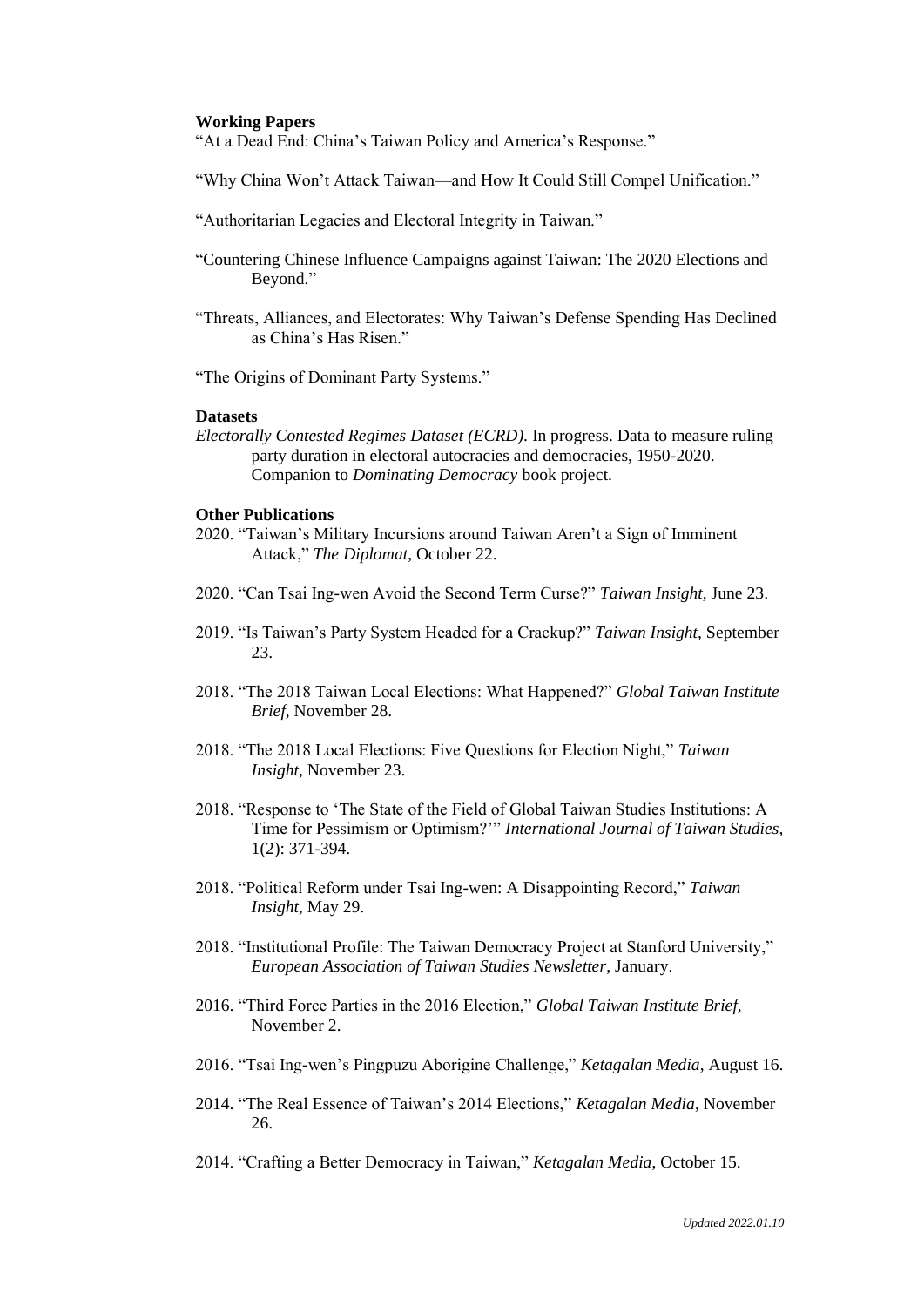## **Research and Policy Presentations and Testimony (since 2013)**

- Panelist, "Defending Democracy Worldwide: Strengthening Taiwan's Democratic Resilience," Atlantic Council, December 9, 2021.
- Panelist, "The Whole-of-Government Approach: Risk Management and Strategic Communication," INDSR Taipei Security Dialogue, September 24, 2021.
- "Comparing Hong Kong's Democracy Movement to Taiwan's." Panel on Past and Present Movements in Taiwan, Hong Kong, and Myanmar, George Washington University, June 28, 2021.
- "Tensions over Taiwan: Implications for U.S. China Relations," *Network 20/20*, Zoom webinar, February 25, 2021.
- "Political Calculations underlying Cross-Strait Deterrence," testimony before the US-China Economic and Security Review Commission, February 18, 2021.
- Panelist, "COVID-19 in Asia: Approaches and Different Impacts in Japan, South Korea, and Taiwan," Portland State University, May 2020
- "Taiwan's 2020 Elections: Results and Implications," Institute for Asian Studies, Portland State University, January 2020; University of South Carolina, February 2020.
- Panelist, "Critical Vote: A Taiwan Post-Election Roundtable," Taiwan Studies Program, Jackson School of International Studies, University of Washington, January 2020.
- Panelist, "Post-Election Outlook for Taiwan and Beyond: Stability or Uncertainty?" Fulbright Taiwan & Taiwan Foundation for Democracy, Taipei, Taiwan, January 2020.
- "Taiwan's 2020 Presidential and Legislative Elections," Hoover Institution, Stanford University, December 2019.
- "Countering Chinese Influence Campaigns against Taiwan: The 2020 Elections and Beyond," [Institute for National Defense and Security Research,](https://indsr.org.tw/) Taipei, Taiwan, October 2019.
- "The Political Economy of Defense Spending in Taiwan," Center for Asia-Pacific Policy, RAND, Santa Monica, CA, July 2019
- "The Dynamics of Taiwan's Party System," Taiwan Studies Programme Conference, University of Nottingham, June 2019
- "Threats, Alliances, and Electorates: The Politics of Defense Policy in Taiwan," Asia Policy Assembly, Washington, DC, June 2019
- "The Politics of Defense and Security in Taiwan," Asia-Pacific Center for Security Studies, Honolulu, HI, February 2019
- "Indigenous Representation in the Taiwanese Legislature," Conference on Beyond Numbers: Comparing Mechanisms for Substantive Representation of Ethnic Minorities and Indigenous Peoples, McMaster University, December 2018
- "Taiwan's 2018 Local Elections: What Happened?" APARC, Stanford University, November 2018
- "Up, Down, or Out?: Evaluating the Tsai Administration's Progress and Prospects at Midterm," Institute for Taiwan Studies, Rosemead, CA, November 2018
- "Authoritarian Legacies, Party System Institutionalization, and the Quality of Democracy in Taiwan," World Congress of Taiwan Studies, Taipei, Taiwan, September 2018
- Panelist, "Taiwan and the World," Chapman University, April 2018
- "Taiwan and the Evolving Trade and Security Environment of East Asia," AmCham Taipei, March 2018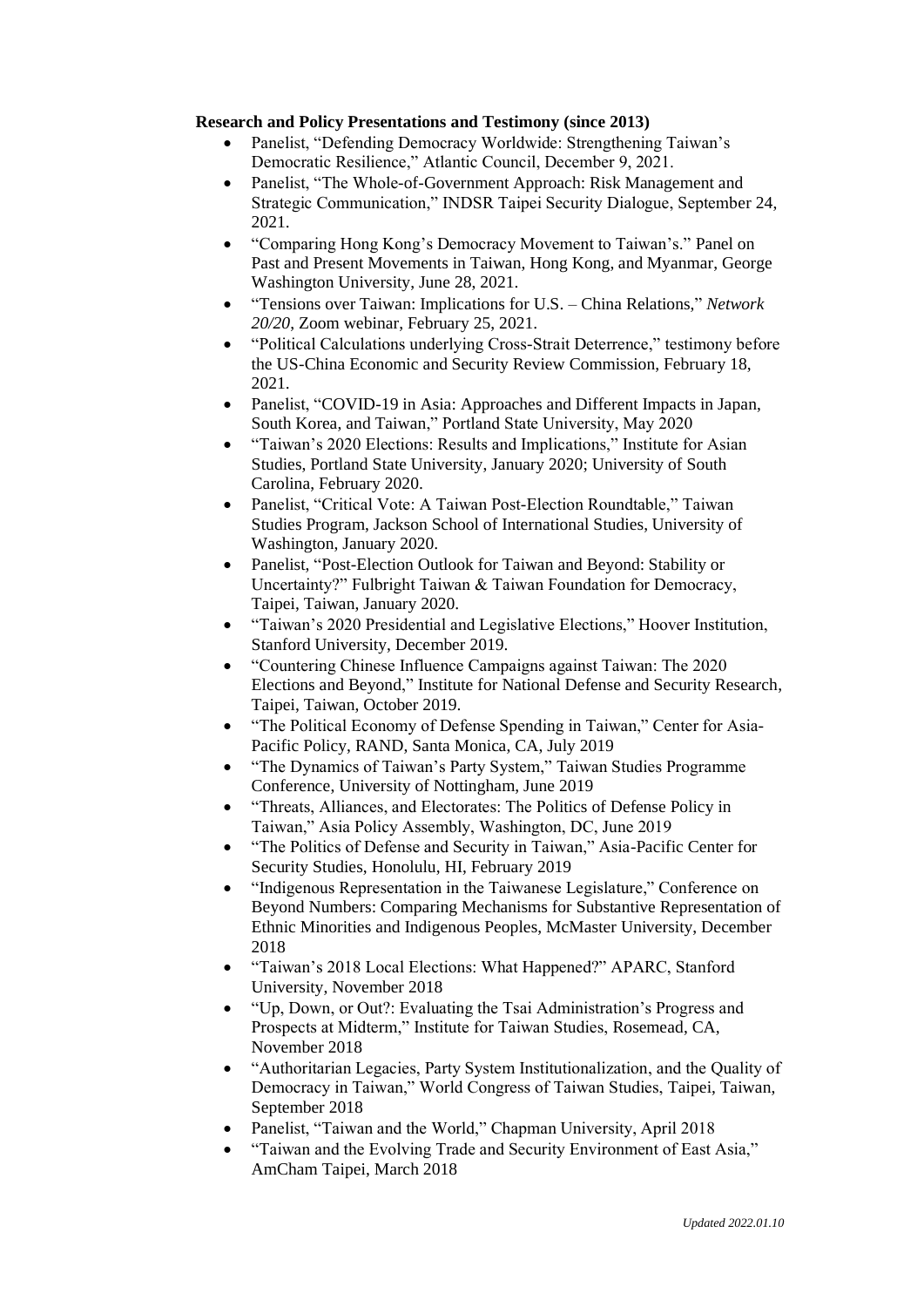- "Taiwan's Democratic Consolidation: Achievements and Remaining Challenges," Stanford Alumni Club of Taiwan, December 2017
- "Threats, Alliances, and Electorates: Solving the Puzzle of Taiwan's Defense Spending," National Sun Yat-sen University, December 2017
- "Indigenous Representation in the Taiwanese Legislature," School of Oriental and African Studies (SOAS), Taiwan Studies Programme, September 2017
- "Why the KMT Eliminated Electoral Fraud under Martial Law," American Political Science Association (APSA) Annual Conference, September 2017
- "Taiwan's Domestic Political Regime under Tsai Ing-wen and the DPP," University of St. Thomas, Houston, TX, April 2017
- "Taiwan's 2016 General Election: Realignment or Deviation?" University of South Carolina, September 2016
- "Reflections on Taiwan's Democracy during the Ma Ying-jeou Era in Taiwan," Roundtable Panel, Association of Asian Studies, April 2016
- "Taiwan's 2016 Presidential and Legislative Elections," CDDRL, Stanford University, January 2016
- Panelist, "New Era in US-Taiwan Relations," Ketagalan Media, Taipei, January 2016
- "Domestic Challenges and Opportunities Facing Taiwan's Next President," George Washington University, December 2015
- "Why Taiwan's Defense Spending Has Fallen as China's Has Risen," CDDRL, Stanford University, May 2015; also at American Association of Chinese Studies Annual Conference, Houston, TX, October 2015
- "The Goldilocks State: State Capacity and Democratization in Taiwan," workshop on State Capacity and the Quality of Democracy in East Asia, McGill University, September 2015
- "The Origins, Evolution, and Consequences of Separate Aborigine Constituencies in the Taiwanese Legislature," at International Political Science Association, Montreal, July 2014; at American Political Science Association, Washington DC, September 2014
- "Explaining Dominance: The Sources of Long-Lived One-Party Rule in Electorally Contested Regimes," CDDRL, Stanford University, May 2014
- "After the Revolution: Ruling Party Survival in New Electorally Contested Regimes" at Southern Political Science Association, New Orleans, LA, January 2014
- "One-Party Dominance as Ruling Party Duration: An Empirical Investigation" at American Political Science Association, Chicago, IL, September 2013

# **Research Fieldwork**

*As Stanford Research Scholar:*

• Taiwan: March 2013, December 2013, August 2014, December 2014, September 2015, January 2016, August 2016, December 2016, March 2017, December 2017, March 2018, September 2018, September-October 2019, January 2020

*As Doctoral Student:*

- Taiwan: June 2006, August 2006, April-December 2007, March 2008, June-July 2008
- Beijing, P.R. China: July 2006

# **Research Grants and Fellowships**

*As Stanford Research Scholar:*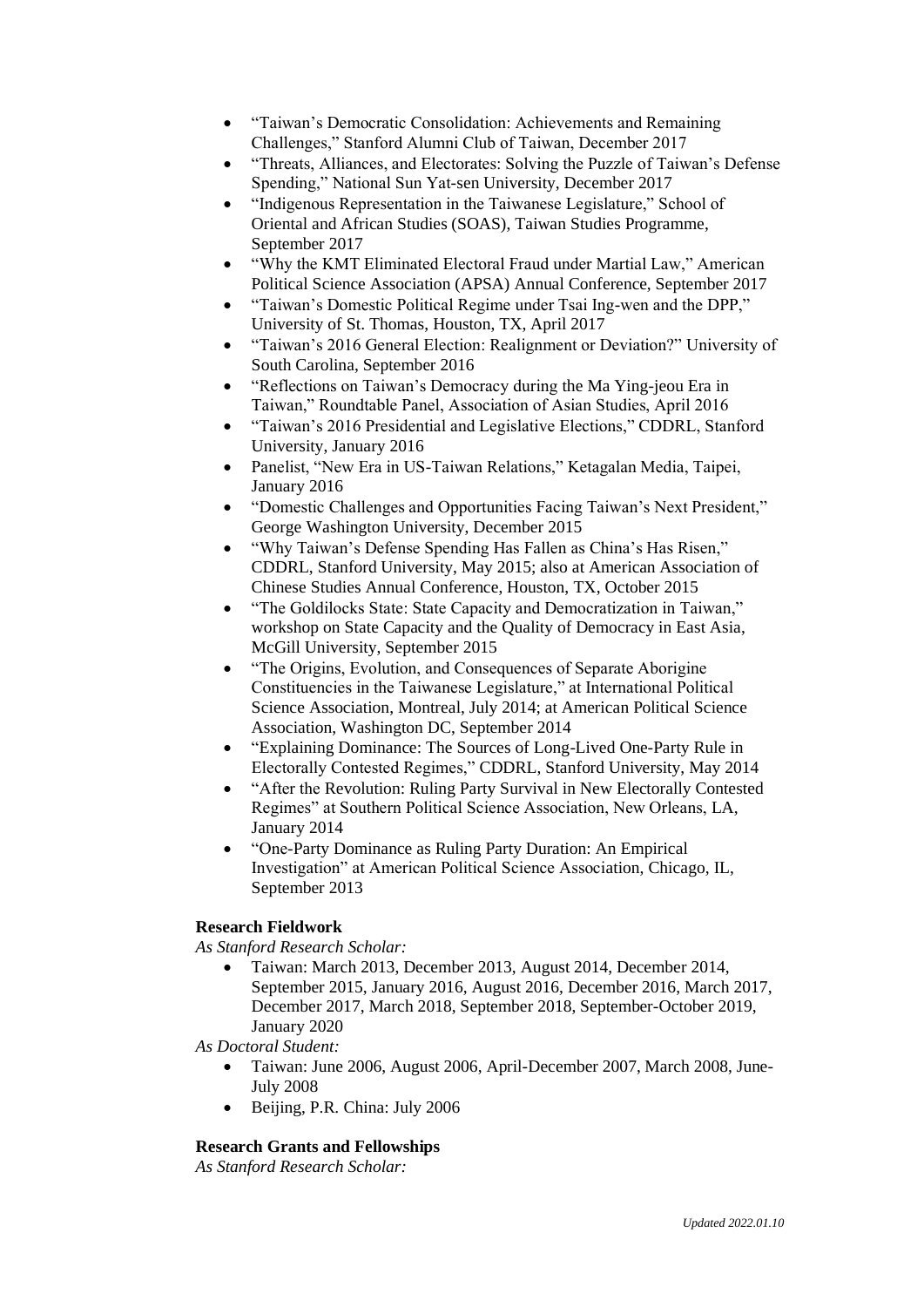- **U.S.-Taiwan Next Generation Working Group**, Institute of East Asian Studies, UC Berkeley, 2020-2022.
- **Taiwan Fellowship**, Ministry of Foreign Affairs fieldwork research grant, Fall 2019 (declined)
- **National Asia Research Program (NARP) Research Fellow**, National Bureau of Asian Research (NBR), 2019
- **Taipei Economic and Cultural Office** (TECO) annual program grant, \$240,000; renewed 2013, 2014, 2015, 2016, 2017, 2018

*As Doctoral Student*

- Rackham One-Term Dissertation Fellowship, 2011
- Dissertation Writing Fellowship, Sweetland Writing Institute, 2010
- Summer Collaboration Research Grant (w/ Allen Hicken), Rackham Graduate School, 2008
- Dissertation Summer Research Grant, Dept. of Political Science, 2008
- Dissertation Fellowship, **Taiwan Foundation for Democracy**, 2007
- Graduate Student Research Grant, Rackham Graduate School, 2007
- Graduate Seminar on Global Transformations Pre-Dissertation Research Grant, Advanced Study Center, 2007
- Pre-dissertation Research Grant, Rackham Graduate School, 2007
- Univ. Michigan-Peking University Beijing Joint Summer Seminar Grant, Center for Chinese Studies, 2006
- Summer Collaboration Research Grant (w/ Allen Hicken), Department of Political Science, 2005

## **Other Research Activities**

- Varieties of Democracy (V-Dem) Project, Regional Manager for Northeast and Southeast Asia, 2012 – present
- "Pre-Electoral Manipulation in Asia" project participant (Netina Tan, Principal Investigator), 2016 – present
- "State Capacity and The Quality of Democracy in East Asia" project participant (Aurel Croissant and Olli Hellmann, Principal Investigators), 2015-2019.

### **Translation**

- Election Study Center, National Chengchi University, Taipei, Taiwan, 2004- 2007
- Taiwan Foundation for Democracy, Taipei, Taiwan, 2007
- LawInfoChina.com, Peking University, Beijing, P.R. China, 2000

# **TEACHING**

### **Principal Instructor**

- Taiwan Security Issues, Fall 2020 (East Asian Studies), **Stanford University**
- Taiwan's Democratic Evolution, Spring 2016 (Political Science); Spring 2017, Winter 2019, Winter 2022 (East Asian Studies), **Stanford University**
- Identity, Ethnic Conflict, and Democracy, Fall 2012 (senior seminar, International Studies Program), **University of Michigan**
- Introduction to Comparative Government, Winter 2012 (Political Science) **Eastern Michigan University**
- Who Are 'We the People'?: Identity and Democratic Politics, Winter 2010 (freshman writing seminar) **University of Michigan**
- Parties and Elections in Comparative Perspective, Spring 2009 (Political Science) **University of Michigan**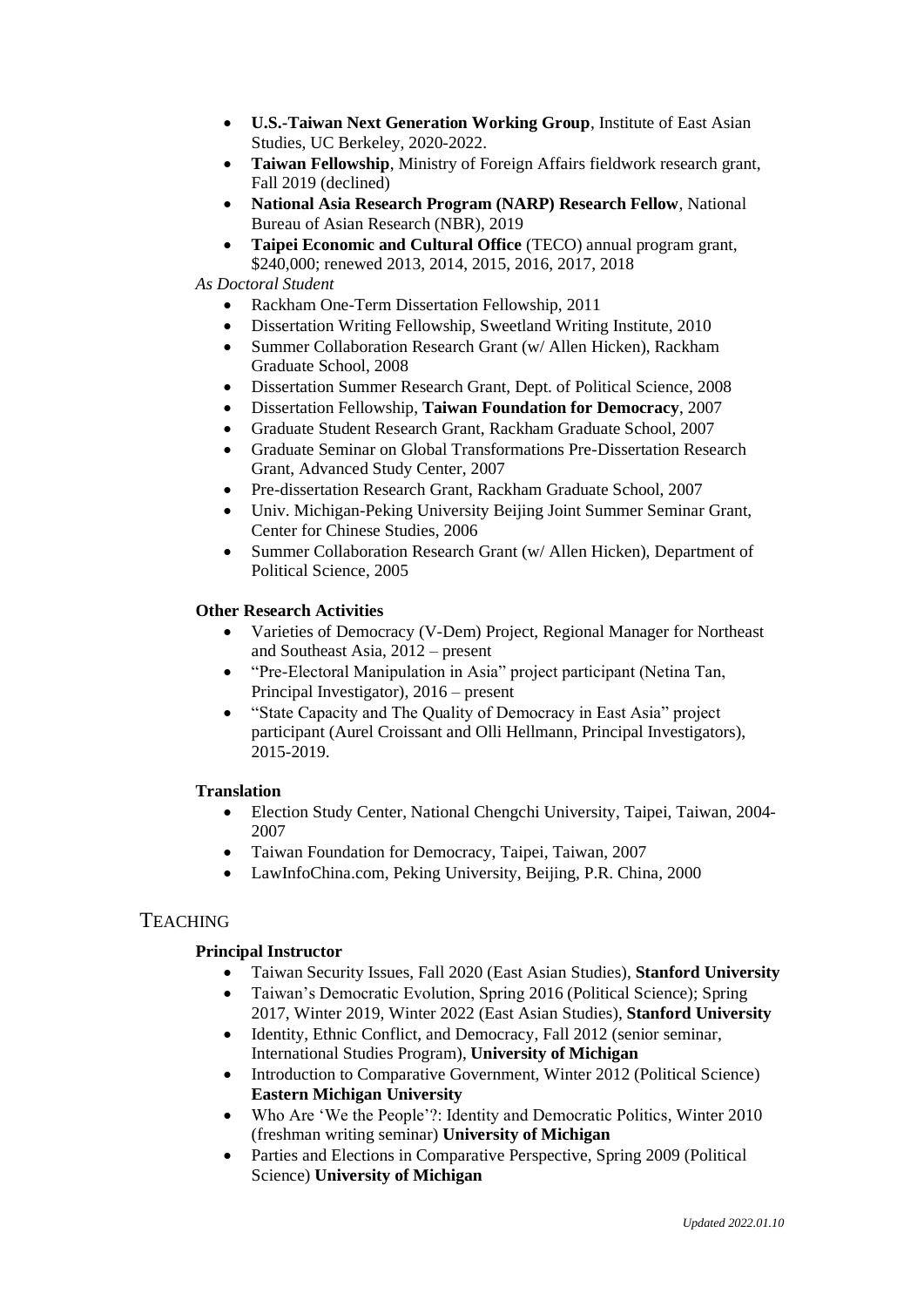## **Student Mentoring at Stanford University**

- Advisor, Stanford Global Policy summer internship: 2015 (Formosa Television); 2016 (Taoyuan City Government); 2017-18 (Taiwan Foundation for Democracy); 2019 (Institute for National Defense and Security Research)
- Advisor, Stanford in Government summer internship: 2018 (Legislative Yuan, Office of Legislator Jason Hsu)
- Advisor and Teaching Affiliate, Center for East Asian Studies, Stanford University

### **Teaching Assistant at University of Michigan**

- Globalization and International Security, Fall 2009 (P. Potter)
- The Challenges Facing Public Research Universities in America, Winter 2009 (P. Courant, J. Duderstadt, E. Goldenberg)
- Comparative Analysis of Government Institutions, Fall 2008 (G. Tsebelis)
- A Game-Theoretic Approach to West European Politics, Fall 2008 (G. Tsebelis)
- Government and Politics of Southeast Asia, Fall 2008 (A. Hicken)
- China's Evolution under Communism, Winter 2008 (M. Gallagher); Fall 2006 (K. Lieberthal)
- Introduction to Comparative Politics, Fall 2004 (M. Woo-Cumings)

## **Teaching Awards at University of Michigan**

- Kingdon Outstanding Graduate Student Instructor Award, Dept. of Political Science, 2009-2010 (three awarded yearly)
- Sweetland Writing Center Junior Fellow, 2009-2010
- Undergraduate Honors Program Junior Fellow, College of Literature, Science, and the Arts, 2007-2008

# SERVICE AND ADMINISTRATIVE WORK

**Journal and Book Referee,** *American Journal of Chinese Studies, American Journal of Political Science, American Political Science Review, Asian Perspective, British Journal of Political Science, Brookings Institution, Comparative Political Studies, Comparative Politics, Governance, International Journal of Taiwan Studies, International Political Science Review, International Relations of the Asia Pacific, Journal of Asian and African Studies, Journal of East Asian Studies, Journal of Empirical Legal Studies, Journal of Global Security Studies, Japanese Journal of Political Science, Journal of Politics, Lynne Rienner, Nationalism and Ethnic Politics, Pacific Affairs, Party Politics, Representation, Review of International Political Economy, Routledge, Taiwan Journal of Democracy*

### **Selection Committee Member**

- CDDRL Pre- and Post-Doctoral Fellows, 2014-15, 2015-16, 2016-17, 2017- 18, Stanford University
- APSA CGOTS proposal reviewer, 2016, 2017, 2018
- NATSA proposal reviewer, 2014, 2020

### **Conferences and Events Planned, (Lead or Co-Organizer)**

- "Changes in US-China Relations and Prospects for Cross-Strait Relations," joint INDSR-Hoover conference, co-organizer, October 19-20, 2021.
- "Ensuring Peace in the Taiwan Strait," Hoover Project on Taiwan in the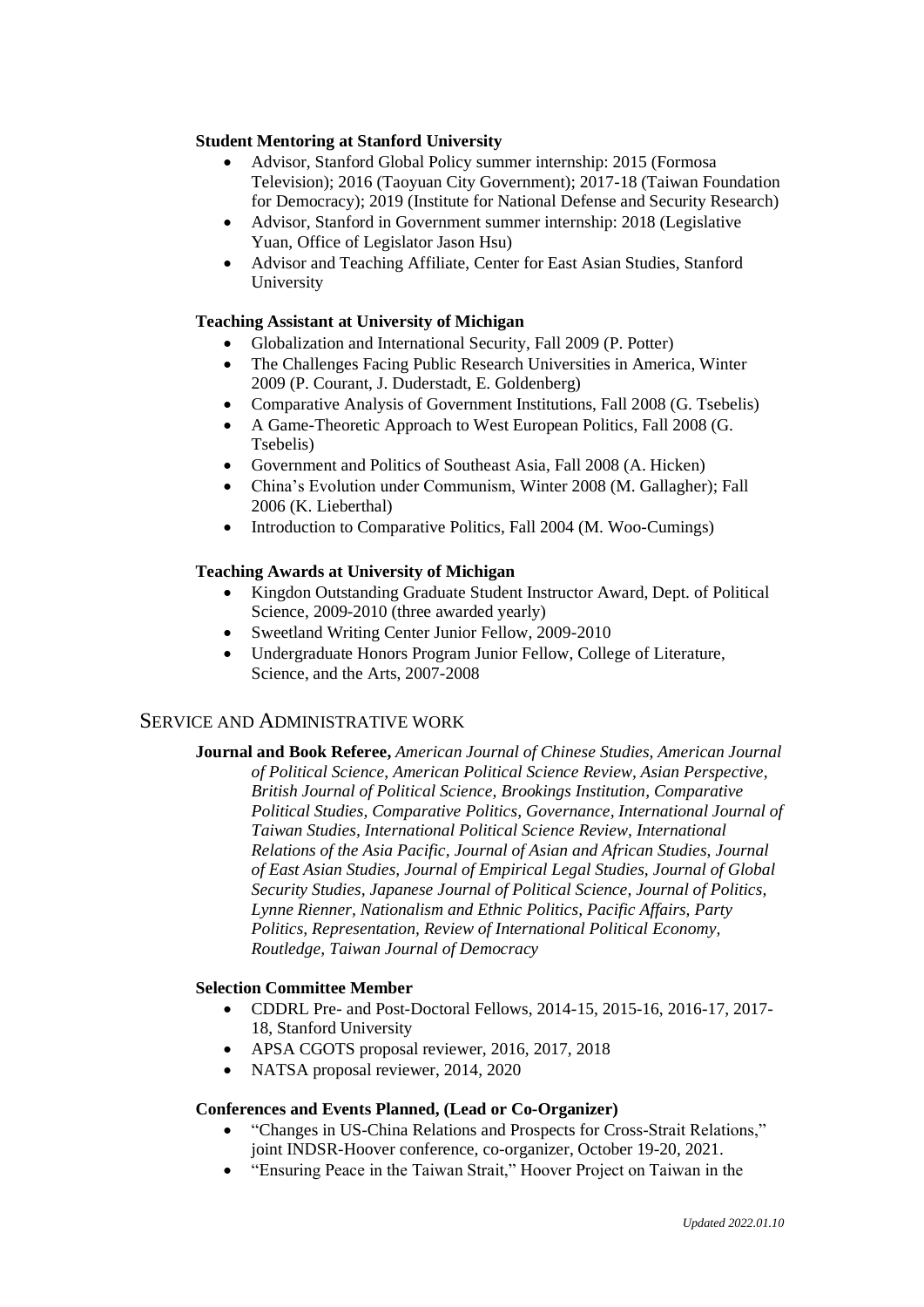Indo-Pacific Region Annual Conference, Stanford University, September 27- 28, 2021

- Kaohsiung Mayor Han Kuo-yu visit to Stanford University, April 15, 2019
- "Monitoring the Cross-Strait Balance: Taiwan's Defense and Security," Taiwan Democracy and Security Project (TDSP) Annual Workshop, Stanford University, March 4-5, 2019
- Former New Taipei Mayor Eric Chu visit to Stanford University, February 19, 2019
- Former ROC (Taiwan) President Ma Ying-jeou visit to Stanford University, April 11, 2018
- "Taiwan's Place in the Evolving Security Environment of East Asia," TDSP Annual Workshop, Stanford University, March 5-6, 2018
- "Electoral Malpractice in East and Southeast Asia," American Political Science Association mini-conference, September 2, 2017
- "Taiwan as Practice, Theory, and Method," North American Taiwan Studies Association Annual Conference, Stanford University, May 25-27, 2017
- "Taiwan's Democracy in the Ma Ying-jeou Era," Taiwan Democracy Project (TDP) Annual Conference, Stanford University, March 9-10, 2017
- "Taiwan at a Crossroads: Options and Prospects for Constitutional Reform," TDP Annual Conference, Stanford University, October 26-27, 2015
- DPP Chairwoman Tsai Ing-wen visit to Stanford University, June 8, 2015
- Videoconference with ROC (Taiwan) President Ma Ying-jeou, June 2, 2015
- "The Politics of Polarization: Taiwan in Comparative Perspective," TDP Annual Conference, Stanford University, October 17-18, 2014
- "Conference on Dominant Party Systems," May 9-10, 2014, at University of Michigan
- Videoconference with ROC (Taiwan) President Ma Ying-jeou, April 9, 2014
- "The Trans-Pacific Partnership and Taiwan's Future Development Strategy," TDP Annual Conference, Stanford University, October 11-12, 2013

### **Other Recent Conference Activities**

- American Political Science Association, Conference Group on Taiwan Studies (CGOTS), **Coordinator, 2016-2018**
- American Political Science Association (APSA) 2016 Annual Conference, discussant, Conference Group on Taiwan Studies (CGOTS) panel
- APSA 2015, discussant, CGOTS panel
- Midwest Political Science Association (MPSA) 2012 annual conference, chair and discussant, "Dominant Party Regimes: Formation and Transformation"

## **Professional Affiliations**

- American Political Science Association (APSA)
- Midwest Political Science Association (MPSA)
- International Political Science Association (IPSA)
- North American Taiwanese Studies Association (NATSA), **board member, 2016-17**
- American Association of Chinese Studies (AACS)
- Association of Asian Studies (AAS)

# LANGUAGES

Mandarin Chinese (advanced)